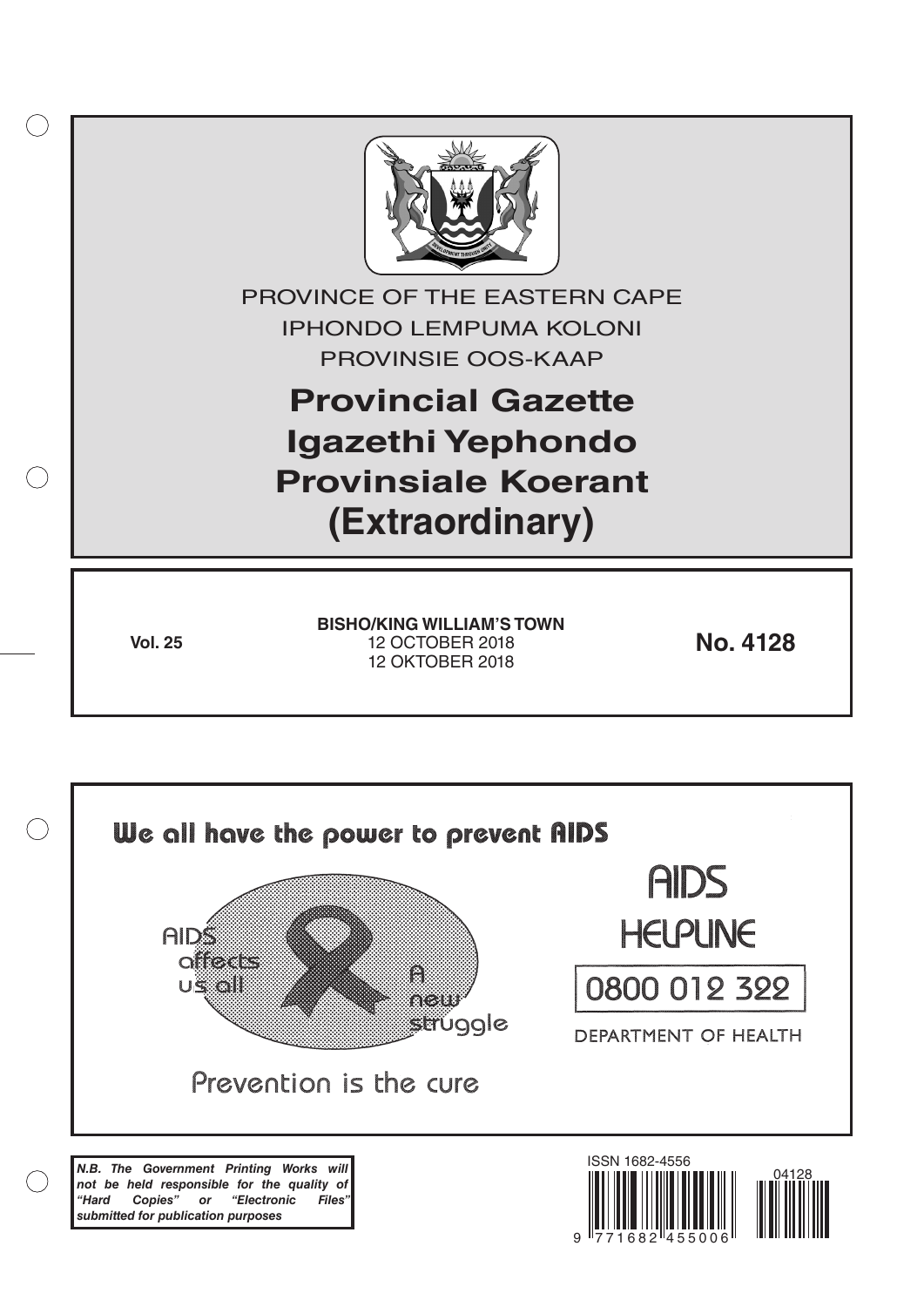# **IMPORTANT NOTICE:**

**The GovernmenT PrinTinG Works Will noT be held resPonsible for any errors ThaT miGhT occur due To The submission of incomPleTe / incorrecT / illeGible coPy.**

**no fuTure queries Will be handled in connecTion WiTh The above.**

# **CONTENTS**

|            |                                                                                                       | Gazette<br>No. | Paae<br>No. |
|------------|-------------------------------------------------------------------------------------------------------|----------------|-------------|
|            | <b>LOCAL AUTHORITY NOTICES • PLAASLIKE OWERHEIDS KENNISGEWINGS</b>                                    |                |             |
| 222<br>223 | Eastern Cape Liquor Act (10/2003): Notice of lodgement of applications for transfer of certificate of | 4128           |             |
|            |                                                                                                       | 4128           |             |
| 224        | Eastern Cape Liquor Act (10/2003): Notice of lodgement of applications for removal of certificate of  | 4128           |             |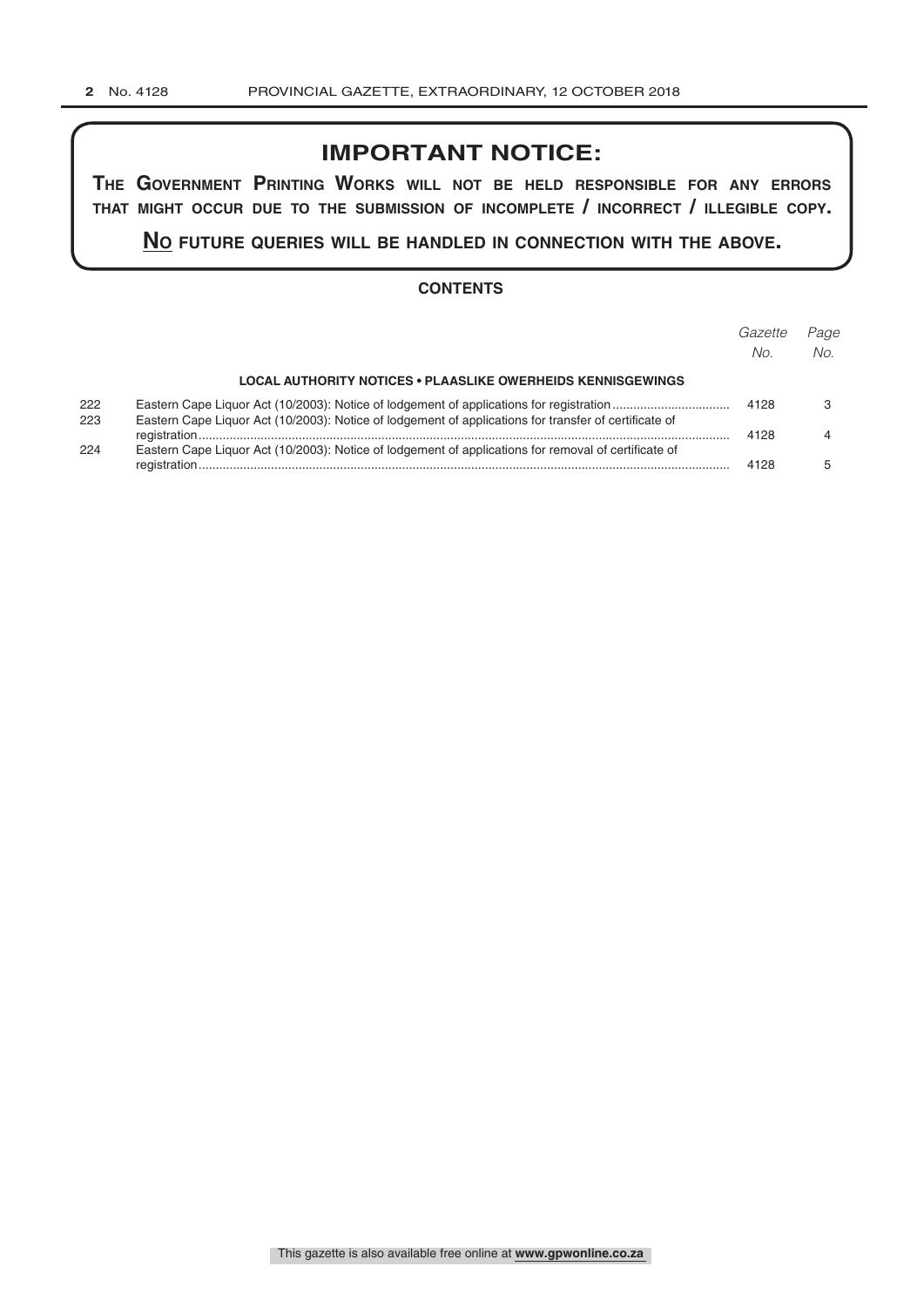# Local Authority Notices • Plaaslike Owerheids Kennisgewings

# **LOCAL AUTHORITY NOTICE 222 OF 2018**

 $1. \quad 0.010$  $[rad + (1)$ 

### EASTERN CAPE LIQUOR ACT, 2003 (Act No. 10 of 2003) NOTICE OF LODGEMENT OF APPLICATIONS FOR REGISTRATION

Notice is hereby given that the applications for registration, particulars of which appear in the Schedule hereunder, have been lodged with the Board. Interested parties may, free of charge, inspect any application which appears in the Schedule hereunder and may within twenty one days of this notice, lodge with the Board written representations in support of, or written objections. LERATO RADIKOANYANA EASTERN CAPE LIQUOR BOARD 11 October 2018 SCHEDULE

|                           |                   | $\overline{2}$                                      | 3                                   | 4                               |                                                                                                    |
|---------------------------|-------------------|-----------------------------------------------------|-------------------------------------|---------------------------------|----------------------------------------------------------------------------------------------------|
| <b>Application Number</b> |                   | Name and number of<br>Ward                          | Kind of registration<br>applied for | Kind of<br>liquor to be<br>sold | Name under which business is to be<br>conducted and particulars of the erf,<br>street or farm      |
| 1.                        | REFIT270/2013     | Ward 2 Blue Crane Route<br>Local Municipality       | On Consumption                      | All kinds                       | Herberg Manor, 53 LouisTrichardt Street,<br>Somerset East, 5850                                    |
| 2.                        | REF2013/076471/07 | Ward 8 Makana Local<br>Municipality                 | On and Off<br>Consumption           | All kinds                       | Phoenix Sport Bar, Erf 3954, 6 Dundas<br>Street, Grahamstown, 6139                                 |
| 3.                        | REF6706275169080  | Ward 4 Koukamma Local<br>Municipality               | On and Off<br>Consumption           | All kinds                       | Bu Die Hys, Blouberg Mall, Shop 19 & 20,<br>Main Street, Kareedouw, 6400                           |
| 4.                        | REF9112266276082  | Ward 07 Port St Johns<br>Local Municipality         | On and Off<br>Consumption           | All kinds                       | One Stop Tavern, Buthulo Location,<br>Ntsimbini Administrative Area, Port St<br>Johns, 5120        |
| 5.                        | REF8001015777089  | Ward 09 Engcobo Local<br>Municipality               | On and Off<br>Consumption           | All kinds                       | Masikhule Exclusive Lounge, 268 Msawawa<br>Location, Engcobo, 5050                                 |
| 6.                        | REF3312010370084  | Ward 40 Buffalo City<br>Metropolitan Municipality   | On and Off<br>Consumption           | All kinds                       | Nomsisi's Tavern, No. 1800, Dimbaza, 5606                                                          |
| 7.                        | REF2017/084144/07 | Ward 17 Buffalo City<br>Metropolitan Municipality   | On Consumption                      | All kinds                       | Mdantsane Wimpy Store, Shop 78,<br>Mdantsane City Mall, Mdantsane, 5219                            |
| 8.                        | REF6503085916085  | Ward 8 Elundini Local<br>Municipality               | On and Off<br>Consumption           | All kinds                       | Shakes Birds Tavern, Moroka Locality,<br>Castle Rocks Administration Area, Mount<br>Fletcher, 4770 |
| 9.                        | REF8610230634082  | Ward 14 Matatiele Local<br>Municipality             | Off Consumption                     | All kinds                       | Nkuke Bottle Store, Thaba Chicha<br>Administrative Area, Nicefield Location,<br>Matatiele, 4730    |
| 10.                       | REF2018/414819/07 | Ward 31 Buffalo City<br>Metropolitan Municipality   | On and Off<br>Consumption           | All kinds                       | The Waterberry, Farm 1071, Main Road,<br>Kidds Beach, East London, 5201                            |
| 11.                       | REF7008300479082  | Ward 49 Nelson Mandela<br>Metropolitan Municipality | On and Off<br>Consumption           | All kinds                       | Rhoda's Tavern, 30 Cygnet Street,<br>Rosedale, Uitenhage, 6280                                     |
| 12.                       | REF2018/478391/07 | Ward 28 Enoch Mgijima<br>Local Municipality         | On and Off<br>Consumption           | All kinds                       | Luna And Azos Tavern, 881 Ndevana<br>Street, Molteno, 5500                                         |
| 13.                       | REF6205180248089  | Ward 28 Nelson Mandela<br>Metropolitan Municipality | On and Off<br>Consumption           | All kinds                       | Kwa Melisizwe, Erf 51138, 117 Koyana<br>Street, Zwide, Port Elizabeth, 6001                        |
| 14.                       | REF6810125244083  | Inxuba Yethemba Local<br>Municipality               | <b>Special Event</b>                | All kinds                       | Lion Rally, No. 1 Marlow Road, Cradock<br>Spa, Cradock, 5880                                       |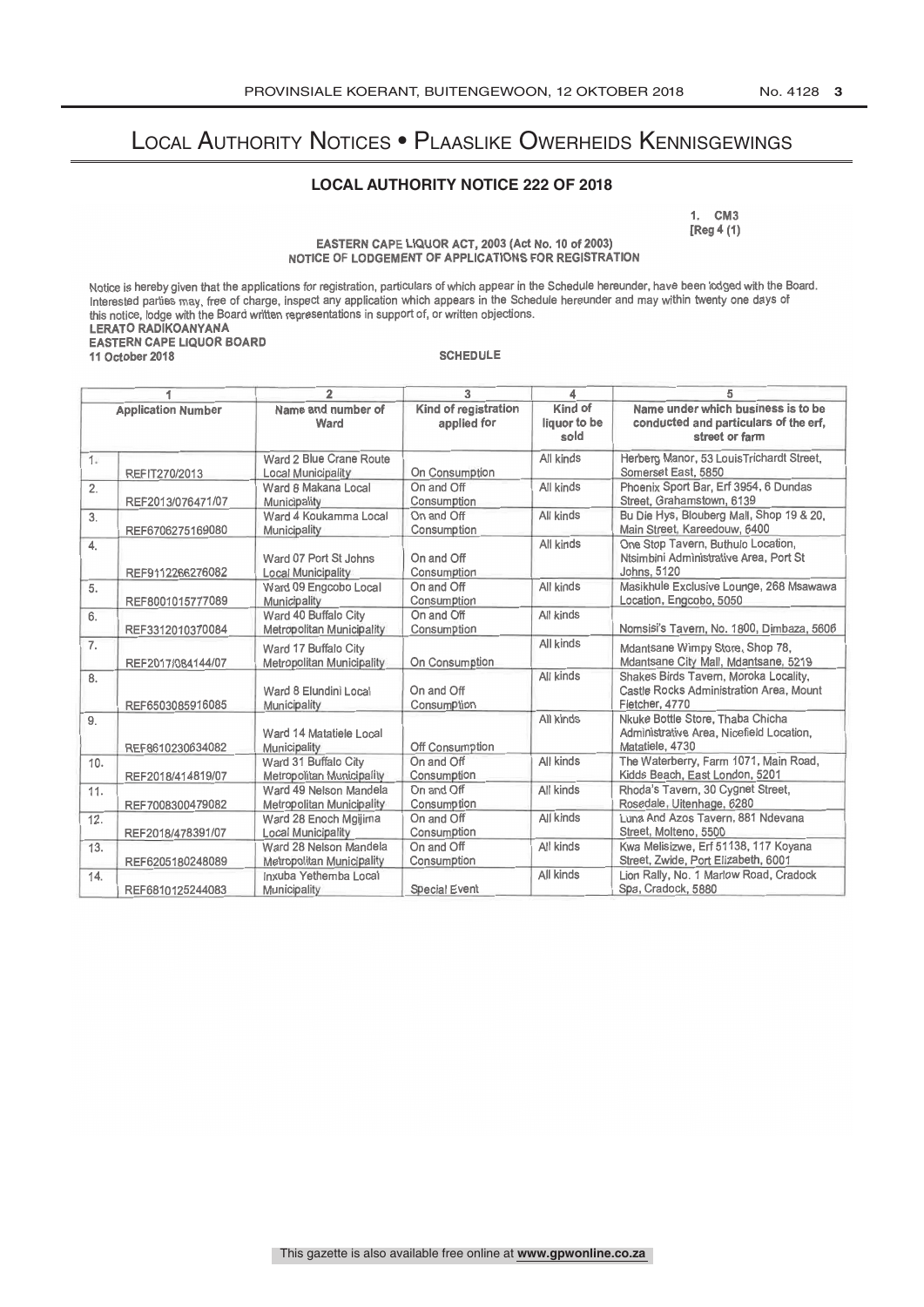# **LOCAL AUTHORITY NOTICE 223 OF 2018**

Form and the state of the state of the state of the state of the state of the state of the state of the state of the state of the state of the state of the state of the state of the state of the state of the state of the s Reg 11(1)]

### EASTERN CAPE LIQUOR ACT, 2003 (Act No. 10 of 2003)

## NOTICE OF LODGEMENT OF APPLICATIONS FOR TRANSFER OF CERTIFICATE OF REGISTRATION

Notice is hereby given that the applications for transfer of certificates of registration, particulars of which appear in the Schedule hereunder, have been lodged with the Board.

Interested parties may, free of charge, inspect any application which appears in the Schedule hereunder and may within twenty one days of this notice, lodge with the Board written representations in support of, or written objections.

#### LERATO RADIKOANYANA EASTERN CAPE LIQUOR BOARD 11 October 2018

SCHEDULE

|                           |                   | $\overline{2}$<br>3                                      |                                                                                                                                       |                                                         | 5                                                                      |  |
|---------------------------|-------------------|----------------------------------------------------------|---------------------------------------------------------------------------------------------------------------------------------------|---------------------------------------------------------|------------------------------------------------------------------------|--|
| <b>Application Number</b> |                   | Name and number<br>of Ward                               | Particulars of certificate of<br>registration                                                                                         | Particulars of holder of<br>certificate of registration | Particulars of<br>prospective holder of<br>certificate of registration |  |
| 1.                        | ECP19943/03046/OO | Ward 4 King Sabata<br>Dalindyebo Local<br>Municipality   | Nophumzile<br>Bhongweni<br>Tavem,<br>Location, Zimbane Administrative<br>Area, Mthatha, 5100                                          | Nombeko Cynthia Jack                                    | Mlandeli Jack                                                          |  |
| 2.                        | ECP18856/90454/ON | Ward 5 Nelson<br>Mandela<br>Metropolitan<br>Municipality | Todos<br>Paella<br>Bar<br>De<br>Locos<br>Bain<br>Pinchos, Erf 6145, 32/34<br>Hill.<br>Steet.<br>Richmond<br>Port<br>Elizabeth, 6001   | Todos Locos (Pty) Limited                               | Parrilla On Bain (Pty)<br>Limited                                      |  |
| 3.                        | ECP02501/90454/ON | Ward 3 Nelson<br>Mandela<br>Metropolitan<br>Municipality | 39 On Church, Erf 5016, No. 39<br>Walmer,<br>Road.<br>Port<br>Church<br>Elizabeth, 6001                                               | K2017257724<br>(South<br>Africa) (Pty) Limited          | <b>Baobab Agencies CC</b>                                              |  |
| 4.                        | ECP06135/90454/ON | Ward 3 Nelson<br>Mandela<br>Metropolitan<br>Municipality | 13225,<br>20<br>The<br>Erf<br>Joneses.<br>Lifestyle Centre,<br><b>Bloomingdales</b><br>145 Main Road, Walmer, Port<br>Elizabeth, 6001 | The<br>Everard<br><b>Business</b><br>Trust              | Co Co Jo's (Pty) Limited                                               |  |
| 5.                        | ECP01217/03022/OF | Ward 11 Engcobo<br><b>Local Municipality</b>             | Tops @ Ndu's 1, 153 High Street,<br>Engcobo, 5050                                                                                     | Tembilog (Pty) Limited                                  | The Spar Group Limited                                                 |  |
| 6.                        | ECP01218/03026/OF | Ward 10 Engcobo<br><b>Local Municipality</b>             | Tops @ Ndu's 2, 317 High Street,<br>Engcobo, 5050                                                                                     | Tembilog (Pty) Limited                                  | The Spar Group Limited                                                 |  |
| 7.                        | ECP16004/03011/OO | Ward 25 Matatiele<br><b>Local Municipality</b>           | Khulabhayi<br>Khaoue<br>Tavem.<br>Administrative<br>Matatiele,<br>Area,<br>4730                                                       | Nomhle Primrose Zongola                                 | Fanelwa Getrude Zongola                                                |  |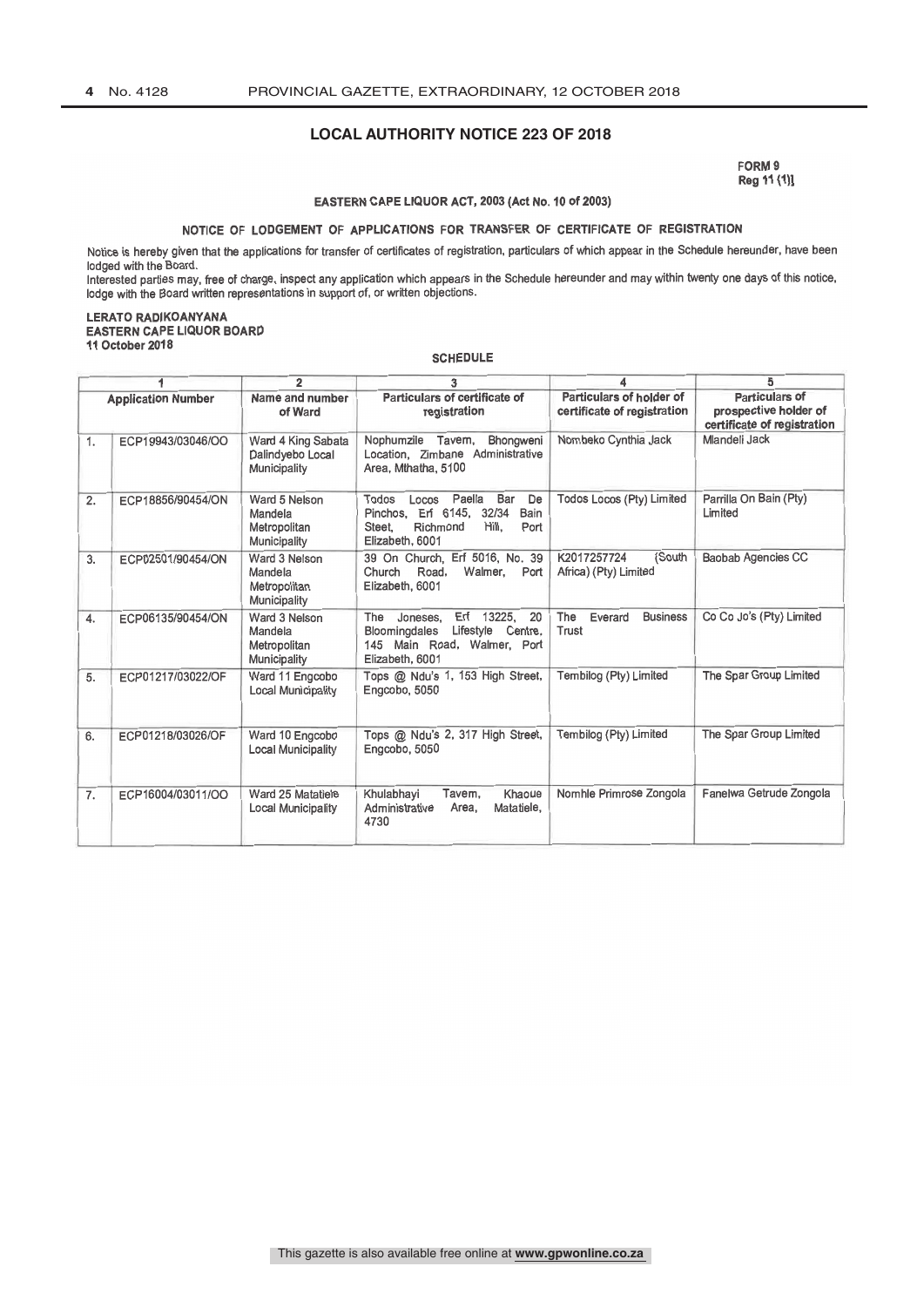## **LOCAL AUTHORITY NOTICE 224 OF 2018**

FORM 13 [Reg

EASTERN CAPE LIQUOR ACT, 2003 (Act No. 10 of 2003)<br>NOTICE OF LODGEMENT OF APPLICATIONS FOR REMOVAL OF CERTIFICATE OF REGISTRATION NOTICE OF LODGEMENT OF APPLICATIONS FOR REMOVAL OF CERTIFICATE OF REGISTRATION

Notice is hereby given that the applications for removal of certificates of registration, particulars of which appear in the Schedule hereunder, have been lodged with the Board.

Interested parties may, free of charge, inspect any application which appears in the Schedule hereunder and may within twenty one days of this notice, lodge with the Board written representations in support of, or written objections.

LERATO RADIKOANYANA

11 October 2018

**SCHEDULE** 

|    | <b>Application Number</b> | Name and number of<br>Ward                   | Particulars of certificate of<br>registration                                                            | <b>Particulars of</b><br>holder of<br>certificate of<br>registration | <b>Particulars of the</b><br>proposed premises                                                             |
|----|---------------------------|----------------------------------------------|----------------------------------------------------------------------------------------------------------|----------------------------------------------------------------------|------------------------------------------------------------------------------------------------------------|
|    | ECP03819/90466/ON         | 12<br>Kouga<br>Ward<br>Local<br>Municipality | Balobi Sea Food Market And<br>Deli, Section 1, Squid Square,<br>Port St Francis, St Francis<br>Bay, 6300 | Chrystal<br>Chimes<br>Properties<br>(Pty) Limited                    | Choc Oh Latte Box Coffee<br>Bar, Section 7A, Prthole<br>Building, Port St Francis,<br>St Francis Bay, 6300 |
| 2. | ECP21708/90466/OO         | Ward<br>9<br>Kouga<br>Local<br>Municipality  | Local Is Lekker Pub & Grub.<br>Metlerkamp<br>632<br>Street.<br>Hankey, 6350                              | Dawid<br>Benjamin<br>Meyer                                           | Local Is Lekker Pub &<br>Grub, Pabala Game Farm,<br>Farm Kleinfontein No. 172.<br>Humansdorp, 6330         |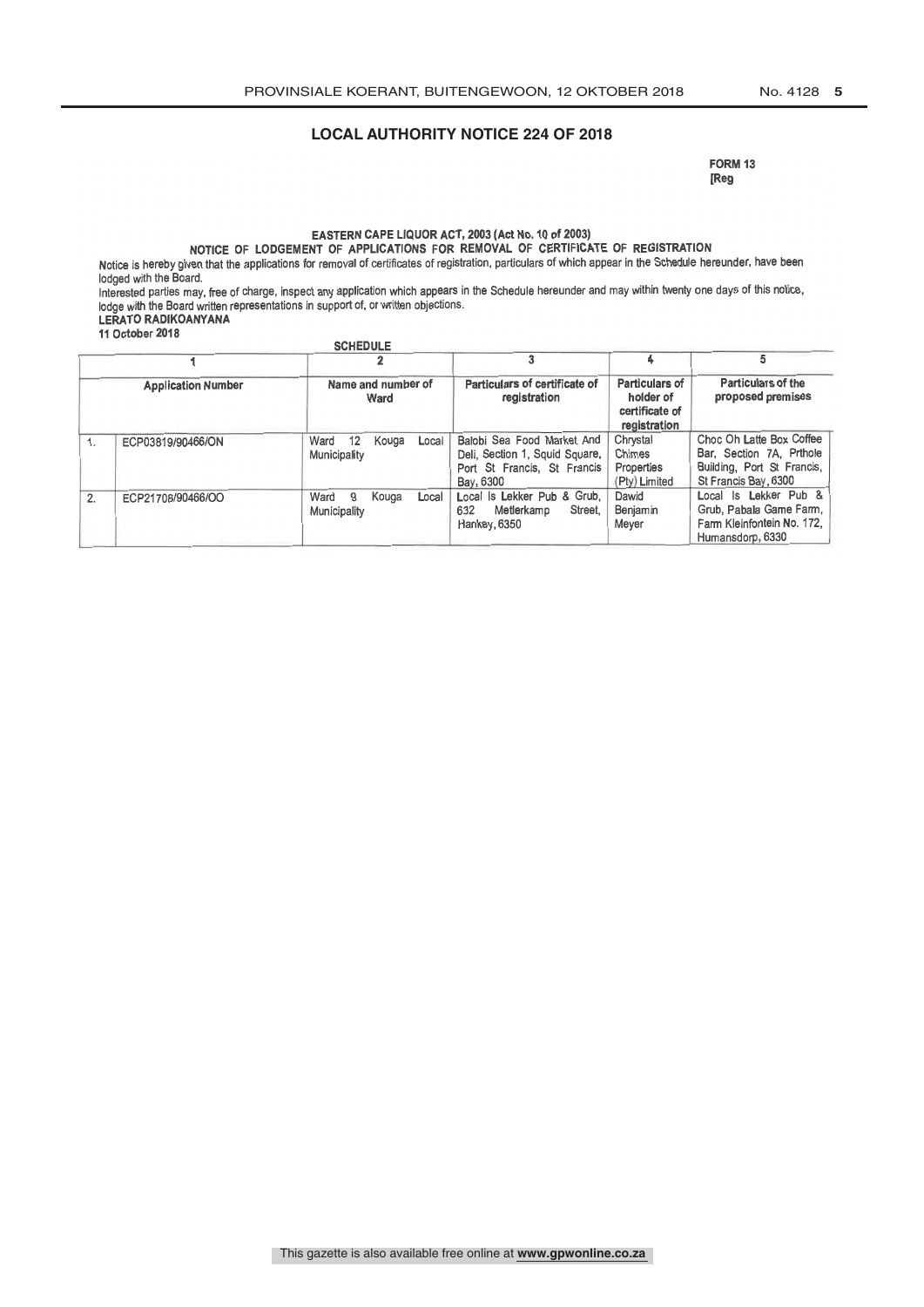This gazette is also available free online at **www.gpwonline.co.za**